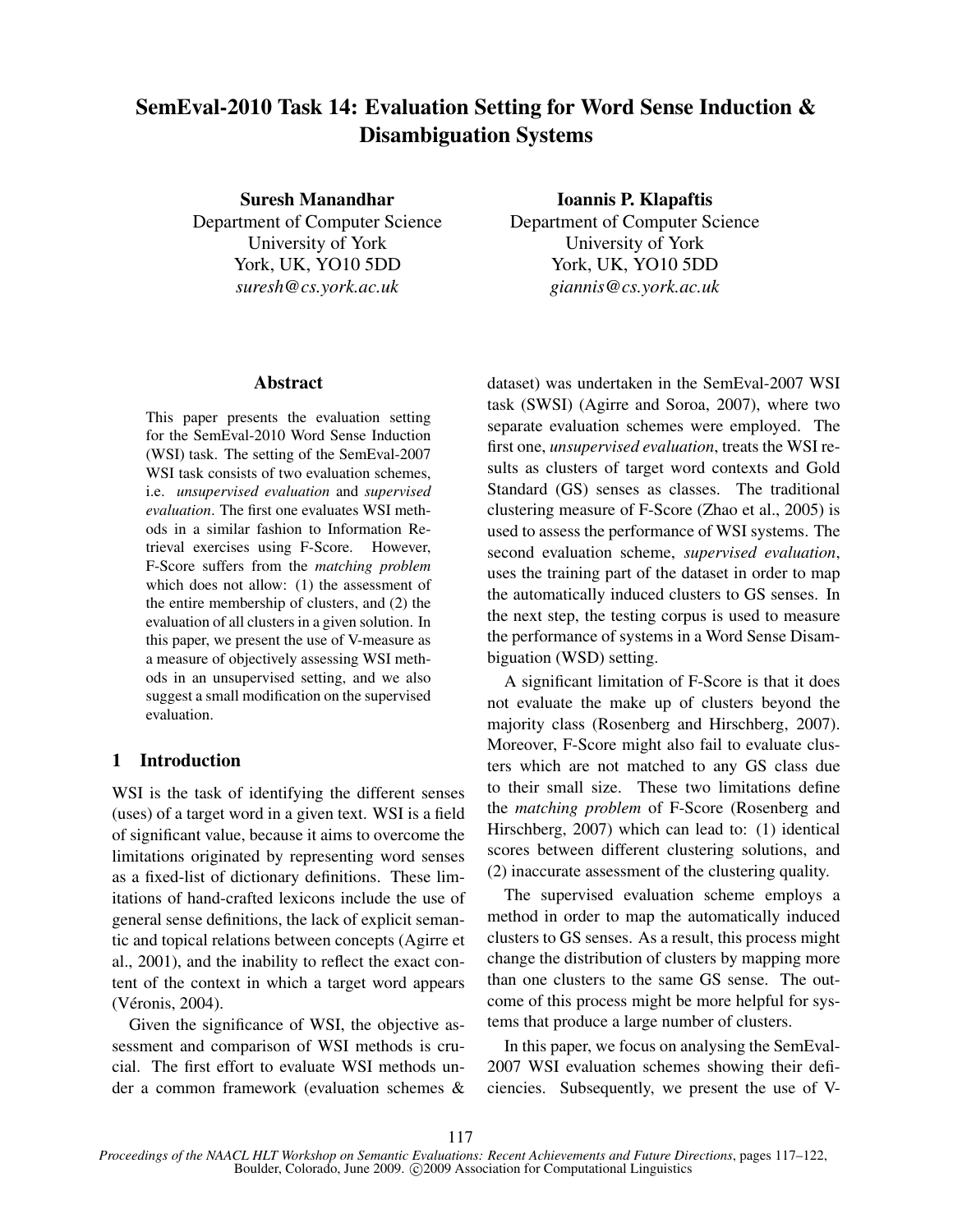measure (Rosenberg and Hirschberg, 2007) as an evaluation measure that can overcome the current limitations of F-Score. Finally, we also suggest a small modification on the supervised evaluation scheme, which will possibly allow for a more reliable estimation of WSD performance. The proposed evaluation setting will be applied in the SemEval-2010 WSI task.

## 2 SemEval-2007 WSI evaluation setting

The SemEval-2007 WSI task (Agirre and Soroa, 2007) evaluates WSI systems on 35 nouns and 65 verbs. The corpus consists of texts of the Wall Street Journal corpus, and is hand-tagged with OntoNotes senses (Hovy et al., 2006). For each target word tw, the task consists of firstly identifying the senses of tw (e.g. as clusters of target word instances, cooccurring words, etc.), and secondly tagging the instances of the target word using the automatically induced clusters. In the next sections, we describe and review the two evaluation schemes.

#### 2.1 SWSI unsupervised evaluation

Let us assume that given a target word  $tw$ , a WSI method has produced 3 clusters which have tagged 2100 instances of  $tw$ . Table 1 shows the number of tagged instances for each cluster, as well as the common instances between each cluster and each gold standard sense.

F-Score is used in a similar fashion to Information Retrieval exercises. Given a particular gold standard sense  $gs_i$  of size  $a_i$  and a cluster  $c_j$  of size  $a_j$ , suppose  $a_{ij}$  instances in the class  $gs_i$  belong to  $c_j$ . Precision of class  $qs_i$  with respect to cluster  $c_i$  is defined as the number of their common instances divided by the total cluster size, i.e.  $P(gs_i, c_j) = \frac{a_{ij}}{a_j}$ . The recall of class  $gs_i$  with respect to cluster  $c_j$  is defined as the number of their common instances divided by the total sense size, i.e.  $R(gs_i, c_j) = \frac{a_{ij}}{a_i}$ . The F-Score of  $gs_i$  with respect to  $c_j$ ,  $F(gs_i, c_j)$ , is then defined as the harmonic mean of  $P(gs_i, c_j)$  and  $R(gs_i, c_j)$ .

The F-Score of class  $gs_i$ ,  $F(gs_i)$ , is the maximum  $F(gs_i, c_j)$  value attained at any cluster. Finally, the F-Score of the entire clustering solution is defined as the weighted average of the F-Scores of each GS sense (Formula 1), where  $q$  is the number of GS senses and  $N$  is the total number of target word in-

|        | $q_{s_1}$ | gs <sub>2</sub> | gs <sub>3</sub> |
|--------|-----------|-----------------|-----------------|
| $cl_1$ | 500       | 100             | 100             |
| $cl_2$ | 100       | 500             | 100             |
| $cl_3$ | 100       | 100             | 500             |

Table 1: Clusters & GS senses matrix.

stances. If the clustering is identical to the original classes in the datasets, F-Score will be equal to one. In the example of Table 1, F-Score is equal to 0.714.

$$
F - Score = \sum_{i=1}^{q} \frac{|gs_i|}{N} F(gs_i)
$$
 (1)

As it can be observed, F-Score assesses the quality of a clustering solution by considering two different angles, i.e. *homogeneity* and *completeness* (Rosenberg and Hirschberg, 2007). Homogeneity refers to the degree that each cluster consists of data points, which primarily belong to a single GS class. On the other hand, completeness refers to the degree that each GS class consists of data points, which have primarily been assigned to a single cluster. A perfect homogeneity would result in a precision equal to 1, while a perfect completeness would result in a recall equal to 1.

Purity and entropy (Zhao et al., 2005) are also used in SWSI as complementary measures. However, both of them evaluate only the homogeneity of a clustering solution disregarding completeness.

## 2.2 SWSI supervised evaluation

In supervised evaluation, the target word corpus is split into a testing and a training part. The training part is used to map the automatically induced clusters to GS senses. In the next step, the testing corpus is used to evaluate WSI methods in a WSD setting.

Let us consider the example shown in Table 1 and assume that this matrix has been created by using the training part of our corpus. Table 1 shows that  $cl_1$  is more likely to be associated with  $gs_1$ ,  $cl_2$  is more likely to be associated with  $gs_2$ , and  $cls_3$  is more likely to be associated with  $q_{s3}$ . This information from the training part is utilised to map the clusters to GS senses.

Particularly, the matrix shown in Table 1 is normalised to produce a matrix  $M$ , in which each entry depicts the conditional probability  $P(gs_i|cl_j)$ . Given an instance  $I$  of  $tw$  from the testing corpus, a row cluster vector  $IC$  is created, in which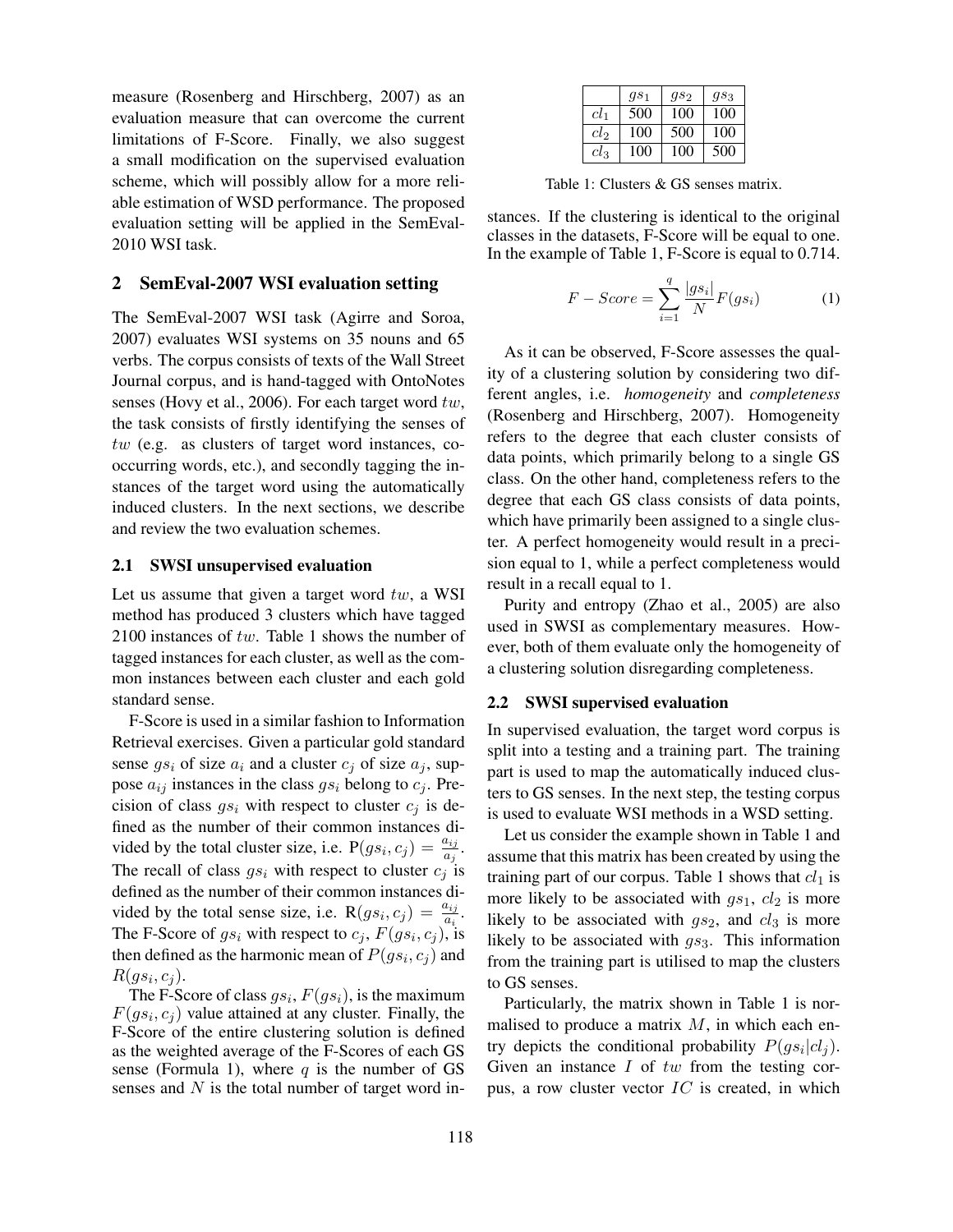| System               | F-Sc. | Pur. | Ent.              | #Cl. | <b>WSD</b> |
|----------------------|-------|------|-------------------|------|------------|
| 1c1w-MFS             | 78.9  | 79.8 | 45.4              |      | 78.7       |
| <b>UBC-AS</b>        | 78.7  | 80.5 | 43.8              | 1.32 | 78.5       |
| $upv$ <sub>-si</sub> | 66.3  | 83.8 | 33.2              | 5.57 | 79.1       |
| UMND <sub>2</sub>    | 66.1  | 81.7 | 40.5              | 1.36 | 80.6       |
| 12R                  | 63.9  | 84.0 | 32.8              | 3.08 | 81.6       |
| <b>UOY</b>           | 56.1  | 86.1 | 27.1              | 9.28 | 77.7       |
| 1c1inst              | 9.5   | 100  | $\mathbf{\Omega}$ | 139  | N/A        |

Table 2: SWSI Unsupervised & supervised evaluation.

each entry k corresponds to the score assigned to  $cl_k$  to be the winning cluster for instance I. The product of IC and M provides a row sense vector,  $IG$ , in which the highest scoring entry  $a$  denotes that  $gs_a$  is the winning sense for instance I. For example, if we produce the row cluster vector  $[cl_1 = 0.8, cl_2 = 0.1, cl_3 = 0.1]$ , and multiply it with the normalised matrix of Table 1, then we would get a row sense vector in which  $gs_1$  would be the winning sense with a score equal to 0.6.

## 2.3 SWSI results & discussion

Table 2 shows the unsupervised and supervised performance of systems participating in SWSI. As far as the baselines is concerned, the *1c1w* baseline groups all instances of a target word into a single cluster, while the *1c1inst* creates a new cluster for each instance of a target word. Note that the *1c1w* baseline is equivalent to the *MFS* in the supervised evaluation. As it can be observed, a system with low entropy (high purity) does not necessarily achieve high F-Score. This is due to the fact that entropy and purity only measure the homogeneity of a clustering solution. For that reason, the *1c1inst* baseline achieves a perfect entropy and purity, although its clustering solution is far from ideal.

On the contrary, F-Score has a significant advantage over purity and entropy, since it measures both homogeneity (precision) and completeness (recall) of a clustering solution. However, F-Score suffers from the *matching problem*, which manifests itself either by not evaluating the entire membership of a cluster, or by not evaluating every cluster (Rosenberg and Hirschberg, 2007). The former situation is present, due to the fact that F-Score does not consider the make-up of the clusters beyond the majority class (Rosenberg and Hirschberg, 2007). For example, in Table 3 the F-Score of the clustering so-

|                 | $gs_1$   | gs <sub>2</sub> | gs <sub>3</sub> |
|-----------------|----------|-----------------|-----------------|
| cl <sub>1</sub> | 500      | $\mathbf{0}$    | 200             |
| cl <sub>2</sub> | 200      | 500             | $\mathbf{0}$    |
| $cl_3$          | $\Omega$ | 200             | 500             |

Table 3: Clusters & GS senses matrix.

lution is 0.714 and equal to the F-Score of the clustering solution shown in Table 1, although these are two significantly different clustering solutions. In fact, the clustering shown in Table 3 should have a better homogeneity than the clustering shown in Table 1, since intuitively speaking each cluster contains fewer classes. Moreover, the second clustering should also have a better completeness, since each GS class contains fewer clusters.

An additional instance of the *matching problem* manifests itself, when F-Score fails to evaluate the quality of smaller clusters. For example, if we add in Table 3 one more cluster  $(cl<sub>4</sub>)$ , which only tags 50 additional instances of  $gs_1$ , then we will be able to observe that this cluster will not be matched to any of the GS senses, since  $cl_1$  is matched to  $gs_1$ . Although F-Score will decrease since the recall of  $gs<sub>1</sub>$  will decrease, the evaluation setting ignores the perfect homogeneity of this small cluster.

In Table 2, we observe that no system managed to outperform the *1c1w* baseline in terms of F-Score. At the same time, some systems participating in SWSI were able to outperform the equivalent of the *1c1w* baseline (MFS) in the supervised evaluation. For example, *UBC-AS* achieved the best F-Score close to the *1c1w* baseline. However, by looking at its supervised recall, we observe that it is below the MFS baseline.

A clustering solution, which achieves high supervised recall, does not necessarily achieve high F-Score. One reason for that stems from the fact that F-Score penalises systems for getting the number of GS classes wrongly, as in *1c1inst* baseline. According to Agirre & Soroa (2007), supervised evaluation seems to be more neutral regarding the number of induced clusters, because clusters are mapped into a weighted vector of senses, and therefore inducing a number of clusters similar to the number of senses is not a requirement for good results.

However, a large number of clusters might also lead to an unreliable mapping of clusters to GS senses. For example, high supervised recall also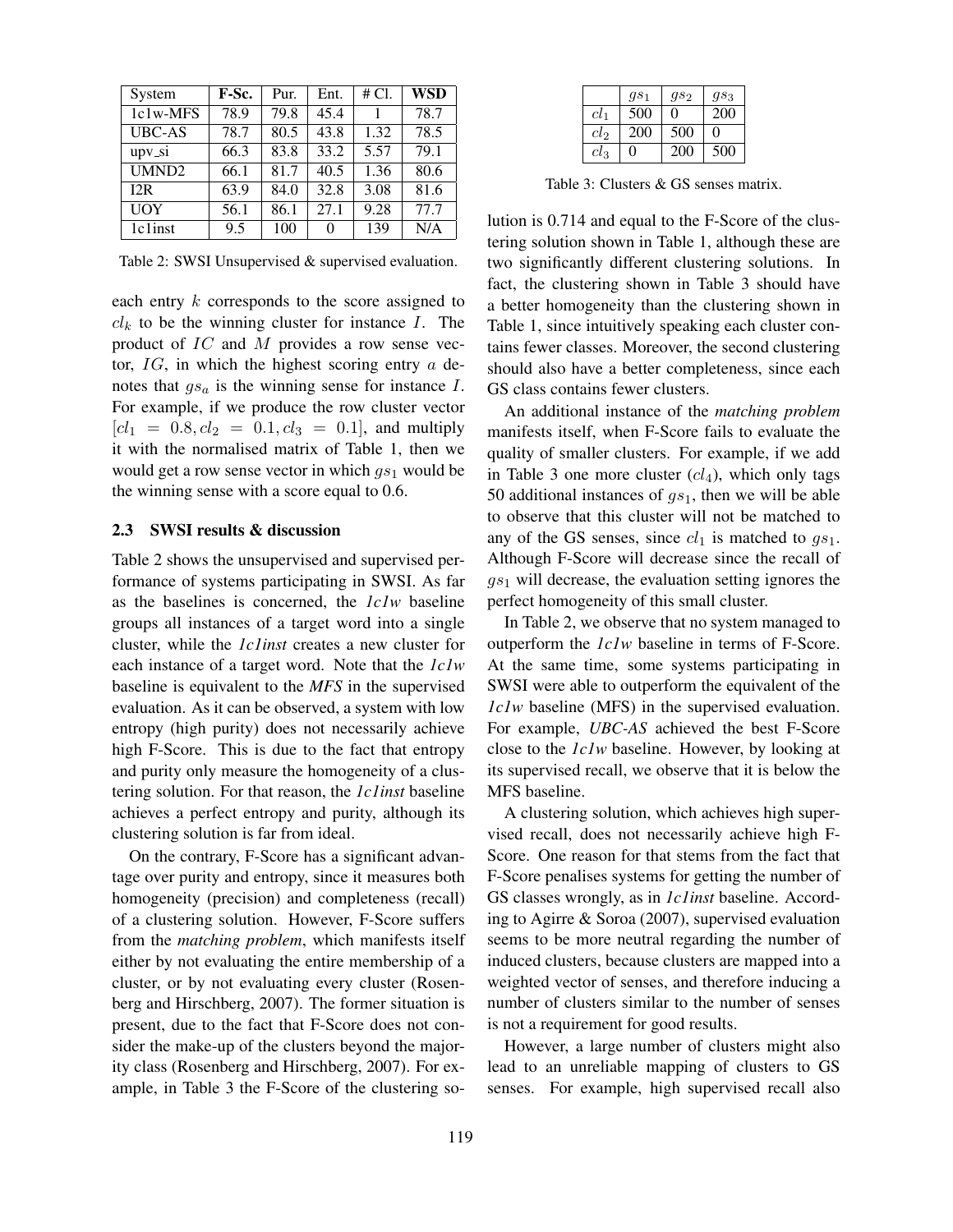means high purity and low entropy as in *I2R*, but not vice versa as in *UOY*. *UOY* produces a large number of clean clusters, in effect suffering from an unreliable mapping of clusters to senses due to the lack of adequate training data.

Moreover, an additional supervised evaluation of WSI methods using a different dataset split resulted in a different ranking, in which all of the systems outperformed the MFS baseline (Agirre and Soroa, 2007). This result indicates that the supervised evaluation might not provide a reliable estimation of WSD performance, particularly in the case where the mapping relies on a single dataset split.

## 3 SemEval-2010 WSI evaluation setting

#### 3.1 Unsupervised evaluation using V-measure

Let us assume that the dataset of a target word  $tw$ comprises of  $N$  instances (data points). These data points are divided into two partitions, i.e. a set of automatically generated clusters  $C = \{c_i | j = 1 \dots n\}$ and a set of gold standard classes  $GS = \{gs_i|gs = \}$  $1 \ldots m$ . Moreover, let  $a_{ij}$  be the number of data points, which are members of class  $gs_i$  and elements of cluster  $c_i$ .

V-measure assesses the quality of a clustering solution by explicitly measuring its homogeneity and its completeness (Rosenberg and Hirschberg, 2007). Recall that homogeneity refers to the degree that each cluster consists of data points which primarily belong to a single GS class. V-measure assesses homogeneity by examining the conditional entropy of the class distribution given the proposed clustering, i.e.  $H(GS|C)$ .  $H(GS|C)$  quantifies the remaining entropy (uncertainty) of the class distribution given that the proposed clustering is known. As a result, when  $H(GS|C)$  is 0, we have the perfectly homogeneous solution, since each cluster contains only those data points that are members of a single class. However in an imperfect situation,  $H(GS|C)$ depends on the size of the dataset and the distribution of class sizes. As a result, instead of taking the raw conditional entropy, V-measure normalises it by the maximum reduction in entropy the clustering information could provide, i.e.  $H(GS)$ .

Formulas 2 and 3 define  $H(GS)$  and  $H(GS|C)$ . When there is only a single class  $(H(GS) = 0)$ , any clustering would produce a perfectly homogeneous solution. In the worst case, the class distribution

within each cluster is equal to the overall class distribution  $(H(GS|C) = H(GS))$ , i.e. clustering provides no new information. Overall, in accordance with the convention of 1 being desirable and 0 undesirable, the homogeneity  $(h)$  of a clustering solution is 1 if there is only a single class, and  $1 - \frac{H(GS|C)}{H(GS)}$  in any other case (Rosenberg and Hirschberg, 2007).

$$
H(GS) = -\sum_{i=1}^{|GS|} \frac{\sum_{j=1}^{|C|} a_{ij}}{N} \log \frac{\sum_{j=1}^{|C|} a_{ij}}{N}
$$
 (2)

$$
H(GS|C) = -\sum_{j=1}^{|C|} \sum_{i=1}^{|GS|} \frac{a_{ij}}{N} \log \frac{a_{ij}}{\sum_{k=1}^{|GS|} a_{kj}} \qquad (3)
$$

Symmetrically to homogeneity, completeness refers to the degree that each GS class consists of data points, which have primarily been assigned to a single cluster. To evaluate completeness, V-measure examines the distribution of cluster assignments within each class. The conditional entropy of the cluster given the class distribution,  $H(C|GS)$ , quantifies the remaining entropy (uncertainty) of the cluster given that the class distribution is known.

Consequently, when  $H(C|GS)$  is 0, we have the perfectly complete solution, since all the data points of a class belong to the same cluster. Therefore, symmetrically to homogeneity, the completeness  $c$ of a clustering solution is 1 if there is only a single cluster ( $H(C) = 0$ ), and  $1 - \frac{H(C|GS)}{H(C)}$  in any other case. In the worst case, completeness will be equal to 0, particularly when  $H(C|GS)$  is maximal and equal to  $H(C)$ . This happens when each GS class is included in all clusters with a distribution equal to the distribution of sizes (Rosenberg and Hirschberg, 2007). Formulas 4 and 5 define  $H(C)$ and  $H(C|GS)$ . Finally h and c can be combined and produce V-measure, which is the harmonic mean of homogeneity and completeness.

$$
H(C) = -\sum_{j=1}^{|C|} \frac{\sum_{i=1}^{|GS|} a_{ij}}{N} \log \frac{\sum_{i=1}^{|GS|} a_{ij}}{N}
$$
 (4)

$$
H(C|GS) = -\sum_{i=1}^{|GS|} \sum_{j=1}^{|C|} \frac{a_{ij}}{N} \log \frac{a_{ij}}{\sum_{k=1}^{|C|} a_{ik}} \qquad (5)
$$

Returning to our clustering example in Table 1, its V-measure is equal to 0.275. In section 2.3, we also presented an additional clustering (Table 3), which had the same F-Score as the clustering in Table 1, despite the fact that it intuitively had a better completeness and homogeneity. The V-measure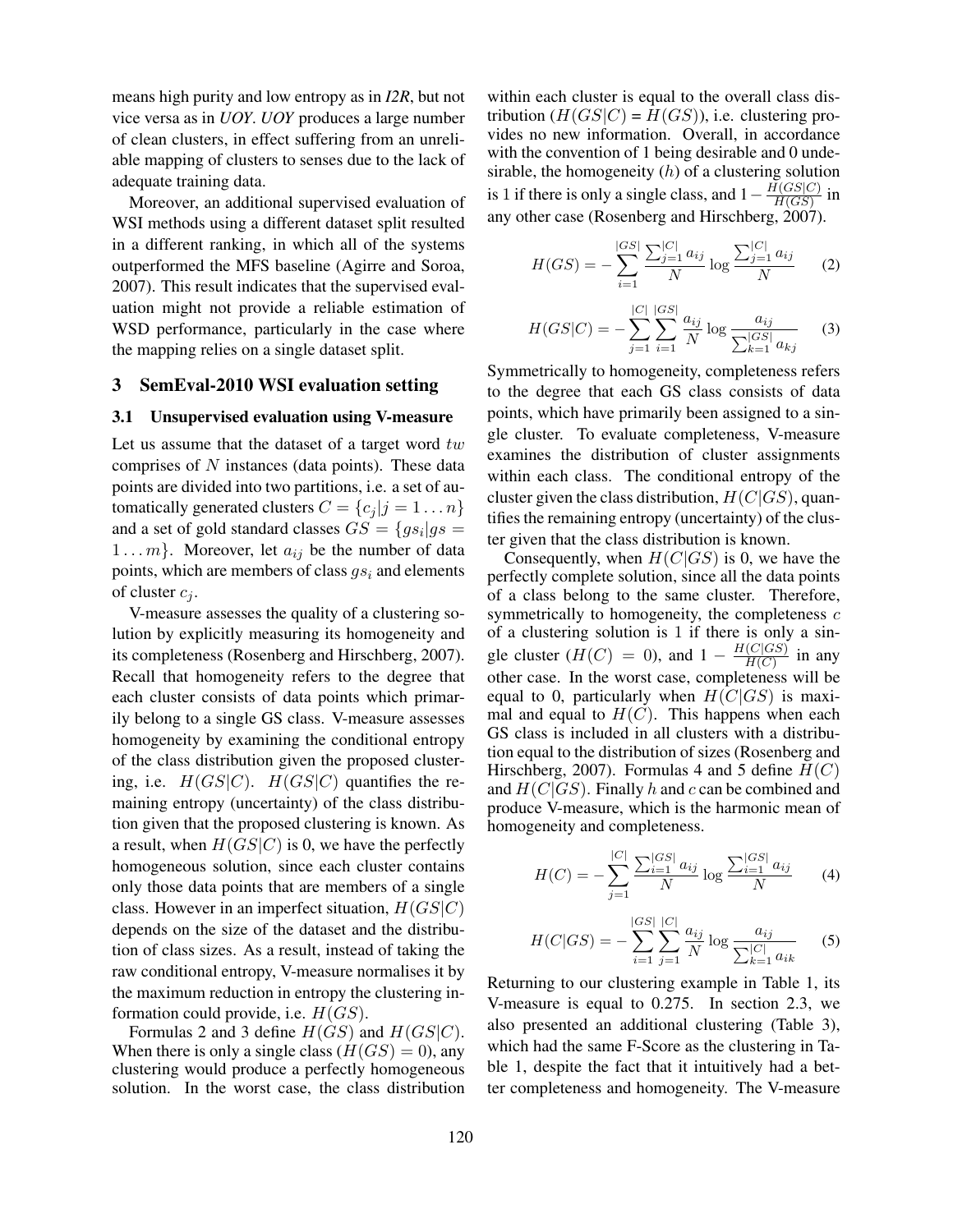of the second clustering solution is equal to 0.45, and higher than the V-measure of the first clustering. This result shows that V-measure is able to discriminate between these two clusterings by considering the make-up of the clusters beyond the majority class. Furthermore, it is straightforward from the description in this section, that V-measure evaluates each cluster in terms of homogeneity and completeness, unlike F-Score which relies on a post-hoc matching.

#### 3.2 V-measure results & discussion

Table 4 shows the performance of SWSI participating systems according to V-measure. The last four columns of Table 4 show the weighted average homogeneity and completeness for nouns and verbs. Note that the homogeneity and completeness columns are weighted averages over all nouns or verbs, and are not used for the calculation of the weighted average V-measure (second column). The latter is calculated by measuring for each target word's clustering solution the harmonic mean of homogeneity and completeness separately, and then producing the weighted average.

As it can be observed in Table 4, all WSI systems have outperformed the random baseline which means that they have learned useful information. Moreover, Table 4 shows that on average all systems have outperformed the *1c1w* baseline, which groups the instances of a target word to a single cluster. The completeness of the *1c1w* baseline is equal to 1 by definition, since all instances of GS classes are grouped to a single cluster. However, this solution is as inhomogeneous as possible and causes a homogeneity equal to 0 in the case of nouns. In the verb dataset however, some verbs appear with only one sense, in effect causing the *1c1w* homogeneity to be equal to 1 in some cases, and the average Vmeasure greater than 0.

In Table 4, we also observe that the *1c1inst* baseline achieves a high performance. In nouns only *I2R* is able to outperform this baseline, while in verbs the *1c1inst* baseline achieves the highest result. By the definition of homogeneity (section 3.1), this baseline is perfectly homogeneous, since each cluster contains one instance of a single sense. However, its completeness is not 0, as one might intuitively expect. This is due to the fact that V-measure considers as the worst solution in terms of completeness the one, in which each class is represented by every cluster, and specifically with a distribution equal to the distribution of cluster sizes (Rosenberg and Hirschberg, 2007). This worst solution is not equivalent to the *1c1inst*, hence completeness of *1c1inst* is greater than 0. Additionally, completeness of this baseline benefits from the fact that around 18% of GS senses have only one instance in the test set. Note however, that on average this baseline achieves a lower completeness than most of the systems.

Another observation from Table 4 is that *upv si* and *UOY* have a better ranking than in Table 2. Note that these systems have generated a higher number of clusters than the GS number of senses. In verbs *UOY* has been extensively penalised by the F-Score. The inspection of their answers shows that both systems generate highly skewed distributions, in which a small number of clusters tag the majority of instances, while a larger number tag only a few. As mentioned in sections 2.1 and 2.3, these small clusters might not be matched to any GS sense, hence they will decrease the unsupervised recall of a GS class, and consequently the F-Score. However, their high homogeneity is not considered in the calculation of F-Score. On the contrary, V-measure is able to evaluate the quality of these small clusters, and provide a more objective assessment.

Finally, in our evaluation we observe that *I2R* has on average the highest performance among the SWSI methods. This is due to its high V-measure in nouns, but not in verbs. Particularly in nouns, *I2R* achieves a consistent performance in terms of homogeneity and completeness without being biased towards one of them, as is the case for the rest of the systems. For example, *UOY* and *upv si* achieve on average the highest homogeneity (42.5 & 32.8 resp.) and the worst completeness (11.5 & 13.2 resp.). The opposite picture is present for *UBC-AS* and *UMND2*. Despite that, *UBC-AS* and *UMND2* perform better than *I2R* in verbs, due to the small number of generated clusters (high completeness), and a reasonable homogeneity mainly due to the existence of verbs with one GS sense.

## 3.3 Modified supervised WSI evaluation

In section 2.3, we mentioned that supervised evaluation might favor methods which produce many